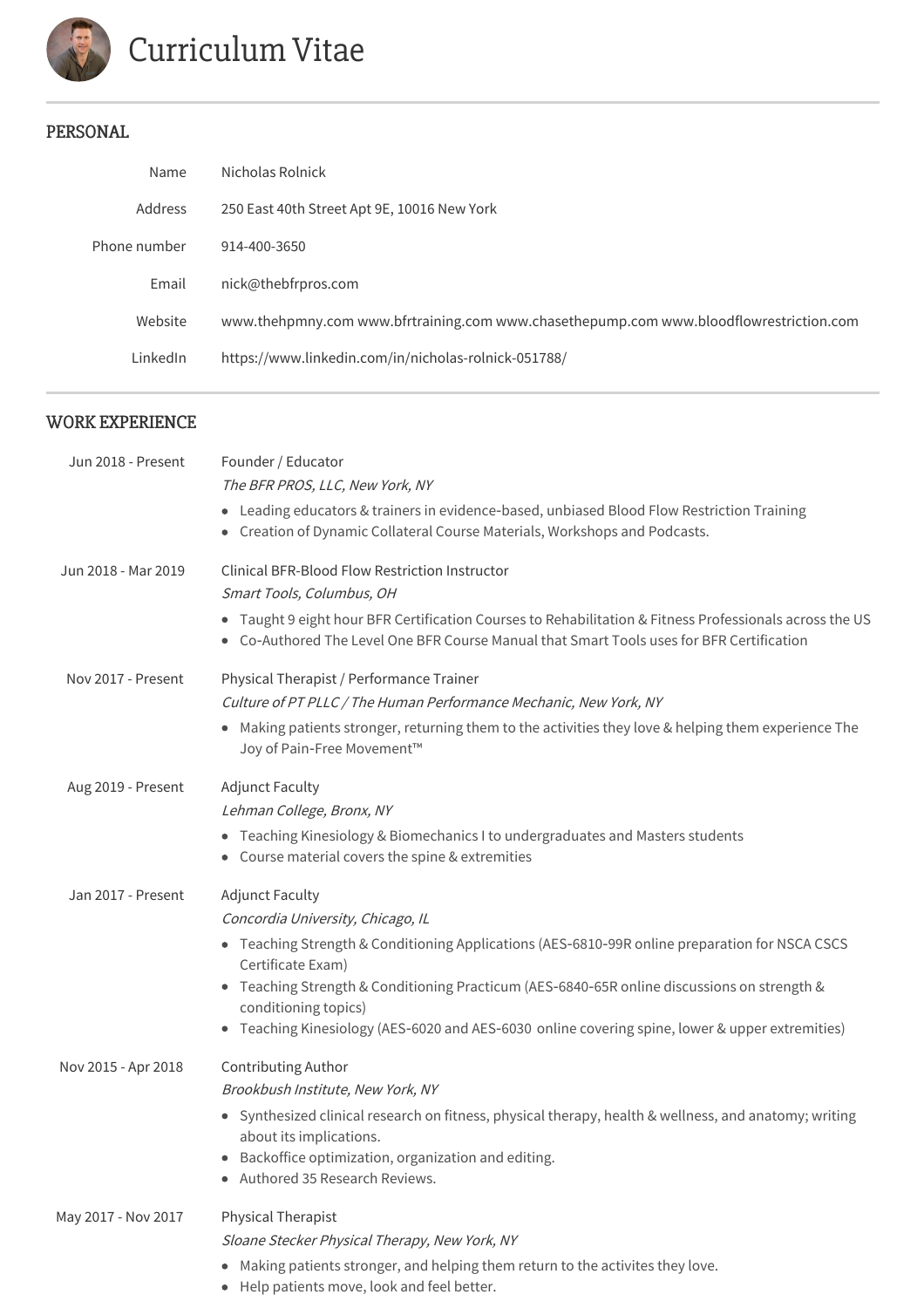| Sep 2013 - May 2014 | Intern Strength & Conditioning Coach<br>American University, Washington, DC                                                                                                                                                                                                                                                                                                                                                                                                                                                                                                                                                                                                                                |
|---------------------|------------------------------------------------------------------------------------------------------------------------------------------------------------------------------------------------------------------------------------------------------------------------------------------------------------------------------------------------------------------------------------------------------------------------------------------------------------------------------------------------------------------------------------------------------------------------------------------------------------------------------------------------------------------------------------------------------------|
|                     | • Men's Soccer & Women's Field Hockey Teams                                                                                                                                                                                                                                                                                                                                                                                                                                                                                                                                                                                                                                                                |
| Jun 2018 - Present  | <b>Contributing Author</b><br>Physio Network<br>• Synthesizing clinical blood flow restriction research into digestible research reviews for the members<br>of Physio Network - an international physical therapy continuing education membership website<br>headquartered in Australia<br>• Four articles published: "Blood flow restriction training in clinical musculoskeletal rehabilitation: a<br>systematic review and meta-analysis," "Low-load blood flow restriction training induces similar<br>morphological and mechanical Achilles tendon adaptations compared to high-load resistance<br>training," "Blood flow restriction and discomfort: a review", "Low-load blood flow restriction and |
|                     | high-load resistance training induce comparable changes in patellar tendon properties."                                                                                                                                                                                                                                                                                                                                                                                                                                                                                                                                                                                                                    |

# PROFILE

Nick Rolnick, AKA The Human Performance Mechanic is a world-class Physical Therapist & Performance Enhancement Specialist and is quickly establishing a reputation as a leading international authority in Blood Flow Restriction.

He has had an interest in sports and performance from his days as captain of his college baseball team at Franklin & Marshall, where he achieved all-conference honors, to his more recent pursuits as a men's physique competitor. Since graduating with an M.S. in Health Promotion Management from American University, Nick realized his love for fitness with his passion to help others by earning a Doctorate in Physical Therapy at Columbia University with honors.

Nick teaches Kinesiology I & II in the MS Applied Exercise Science Program at Concordia University, Chicago and undergraduate Kinesiology at Lehmann College, Bronx NY.

He helped found THE BFR PROS to further his mission of making the world a better place by helping people get back to the activities they love as quickly as possible and experiencing the joy of pain-free movement™ through evidence-based therapies like BFR-Blood Flow Restriction!

Nick teaches BFR Workshops across Europe including, France, Switzerland, Belgium & Italy. The demand for his expertise as a Speaker in BFR (Blood Flow Restriction) continues to grow in places such as London (Nov 28 & 29, 2019), Paris (Jan - 2020) and The NSCA 2020 National Conference in Las Vegas (Sept 2020 Virtually due to Covid).

#### EDUCATION AND QUALIFICATIONS

| Aug 2014 - May 2017 | Doctor of Physical Therapy                                                                               |
|---------------------|----------------------------------------------------------------------------------------------------------|
|                     | Columbia University, New York, NY                                                                        |
|                     | • Graduated with Honors 3.87 GPA                                                                         |
| Aug 2012 - May 2014 | Masters, Health Promotion Management<br>American University, Washington, DC<br>• Graduated with 3.98 GPA |
| Aug 2006 - May 2010 | Bachelor of Arts (Biology)<br>Franklin & Marshall College, Lancaster, PA                                 |

# LICENSES AND CERTIFICATION

- Licensed Physical Therapist, State of New York Office of Professions 2023 ‑License Number: 041648‑1 Certificate Number: 982366
- BFR certification- Owens Recovery Science (2017) and SmartTools Plus (2018)
- CPR/AED certified through American Academy of CPR & First Aid, Inc. through 12/29/2023 ‑Certification Number: AB1374801‑HCP
- NSCA CSCS, Oct 2011 License Number: 201175480

#### PUBLICATIONS

• Nascimento DDC\*, Rolnick N\*, Neto IVS, Severin R, Beal FLR. (2022) A Useful Blood Flow Restriction Training Risk Stratification for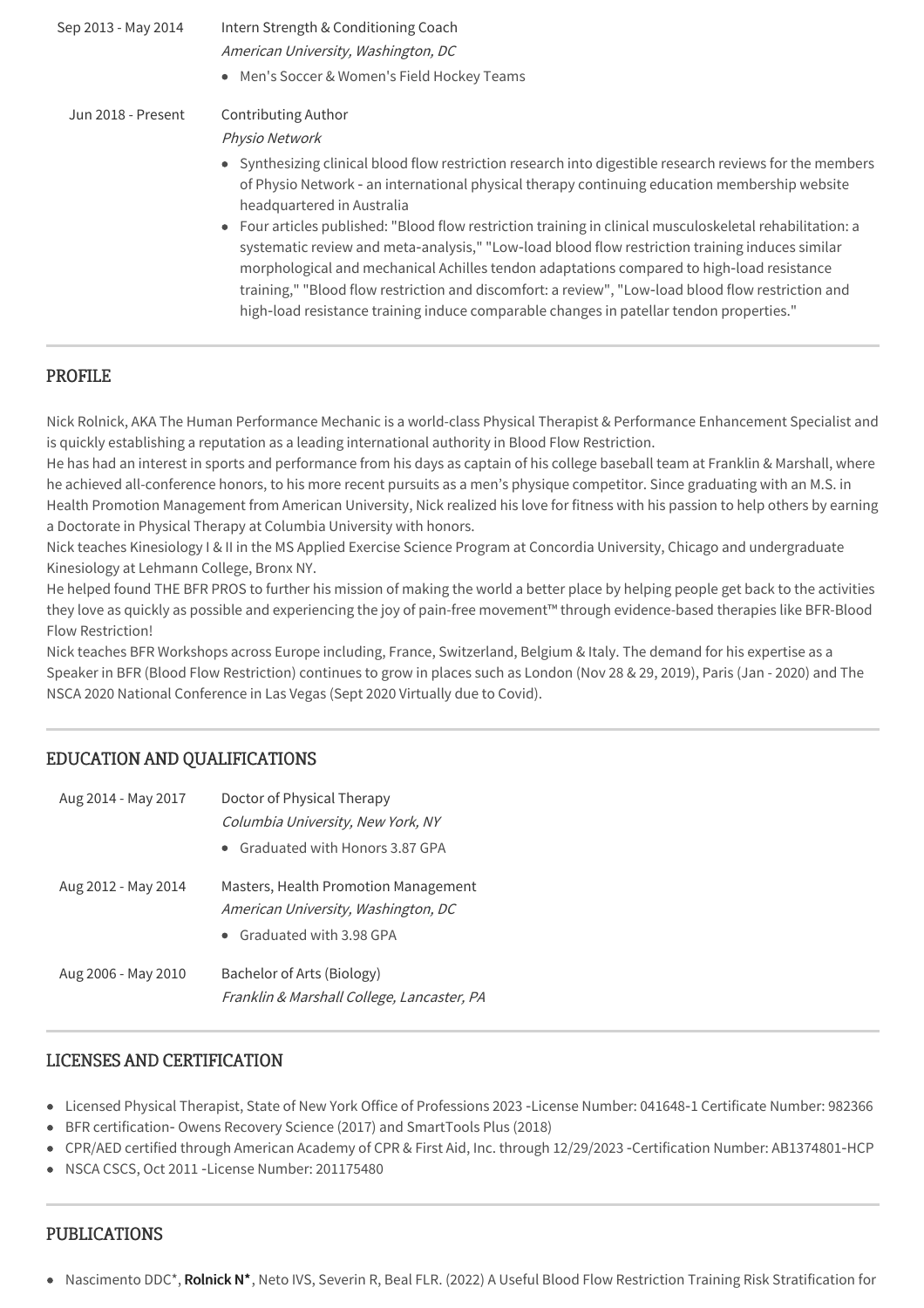Exercise and Rehabilitation. Front Physiol,13:808622. doi: 10.3389/fphys.2022.808622. PMID: 35360229; PMCID: PMC8963452. (sharing first authorship).

- de Sousa Neto IV, da Cunha Nascimento D, Prestes J, da Fonseca EF, Celes RS, Rolnick N, de Sousa Barbalho YG, Silva AO, Stival MM, de Lima LR, Funghetto SS. (2022) Initial Muscle Quality Affects Individual Responsiveness of Interleukin-6 and Creatine Kinase following Acute Eccentric Exercise in Sedentary Obese Older Women. Biology (Basel), 11(4):537. doi: 10.3390/biology11040537. PMID: 35453736; PMCID: PMC9026080.
- Rolnick N, de Sousa Neto IV, da Fonseca EF, Neves RVP, Rosa TDS, Nascimento DDC. (2022) Potential implications of blood flow restriction exercise on patients with chronic kidney disease: a brief review. J Exerc Rehabil. 18(2):81‑95. doi: 10.12965/jer.2244082.041. PMID: 35582687; PMCID: PMC9081410.
- Amorim, S.; Gaspar, A.P.; Degens, H.; Cendoroglo, M.S.; de Mello Franco, F.G.; Ritti Dias, R.M.; Cucato, G.G.; Rolnick, N.; de Matos, L.D.N.J. (2022) The Effect of a Single Bout of Resistance Exercise with Blood Flow Restriction on Arterial Stiffness in Older People with Slow Gait Speed: A Pilot Randomized Study. J. Cardiovasc. Dev. Dis., 9, x. https://doi.org/10.3390/xxxxx Rolnick, N., Kimbrell, K., Cerqueira, M.S., Weatherford, B., and Brandner, C.J.F.i.R.S. (2021). Perceived Barriers to Blood Flow Restriction Training. 14.
- Rolnick N, Cerqueira MS. (2021) Comparison of blood flow restriction devices and their effect on quadriceps muscle activation: Letter to the editor. Phys Ther Sport. May;49:227‑228. doi: 10.1016/j.ptsp.2021.03.006. Epub 2021 Mar 22. PMID: 33794445.
- Cerqueira MS, Rolnick N, Vieira WHB. (2021) Letter to the editor concerning the article: The effectiveness of blood-flow restricted resistance training in the musculoskeletal rehabilitation of patients with lower limb disorders: A systematic review and meta‑analysis. Clin Rehabil. Apr 22:2692155211011929. doi: 10.1177/02692155211011929. Epub ahead of print. PMID: 33884919.
- Rolnick N, Schoenfeld B. (2020). Blood Flow Restriction Training and the Physique Athlete: A Practical Research-Based Guide to Maximizing Muscle Size. Strength and Conditioning Journal, 42(5): 22‑36. doi: 10.1519/SSC.0000000000000553
- Rolnick N, Schoenfeld B. (2020) Can Blood Flow Restriction Used During Aerobic Training Enhance Body Composition in Physique  $\bullet$ Athletes?, Strength and Conditioning Journal, 42(5): 37‑47. doi: 10.1519/SSC.0000000000000585
- Amorim S, Rolnick N, Schoenfeld BJ, Aagaard P. (2020) Low-intensity resistance exercise with blood flow restriction and arterial  $\bullet$ stiffness in humans: A systematic review. Scand J Med Sci Sports. doi: 10.1111/sms.13902. Epub ahead of print. PMID: 33283322.

# PEER REVIEWER

- BMC Sports Science, Medicine and Rehabilitation (2022‑)
- Sports Medicine Open (2021-)
- PeerJ (2021‑)
- Medical Hypotheses (2021‑)
- Journal of Strength & Conditioning Research (2020‑)
- Sport Health (2020‑)

#### CONFERENCE PRESENTATIONS

- Can Aerobic Exercise with Blood Flow Restriction Enhance Aerobic Capacity & Performance in Well‑Trained Athletes? Kinesport Conference Parc Des Princes, Paris, France December 15, 2021
- The Science Behind The Power of BFR (Blood Flow Restriction) NSCA National Conference Caesar's Palace, Las Vegas, Nevada -September 22, 2020 ‑ BFR and Fatigue: Any differences between BFR and low‑load exercise?
- BFR Is Better For Results ACL Rehabilitation Kinesport Conference Parc des Princes, Paris, France January 13, 2020 -Synthesizing the current body of evidence and providing practice‑ and evidence‑based guidelines on BFR use during ACL rehabilitation
- BFR Is Better For Results TherapyExpo Conference Birmingham, UK November 28, 2019 The Science Behind BFR Training
- BFR Is Better For Results TherapyExpo Conference Birmingham, UK November 27, 2019 The Science Behind BFR Training
- BFR Is Better For Results NSCA Virginia/DC State Conference Lynchburg, VA February 24, 2019 The Science Behind BFR Training
- BFR Is Better For Results Kinesport Conference Parc des Princes, Paris, France January 15, 2019 The Science Behind BFR Training
- BFR Is Better For Results NYPTA Long Island Student Mini-Conclave Stony Brook University NY November 17, 2018 The Science Behind BFR Training
- Telehealth as a Regularly Integrated Component of Physical Therapy Care SSIG Hunter College NY September 29, 2018 How telehealth can be successfully integrated into a plan of care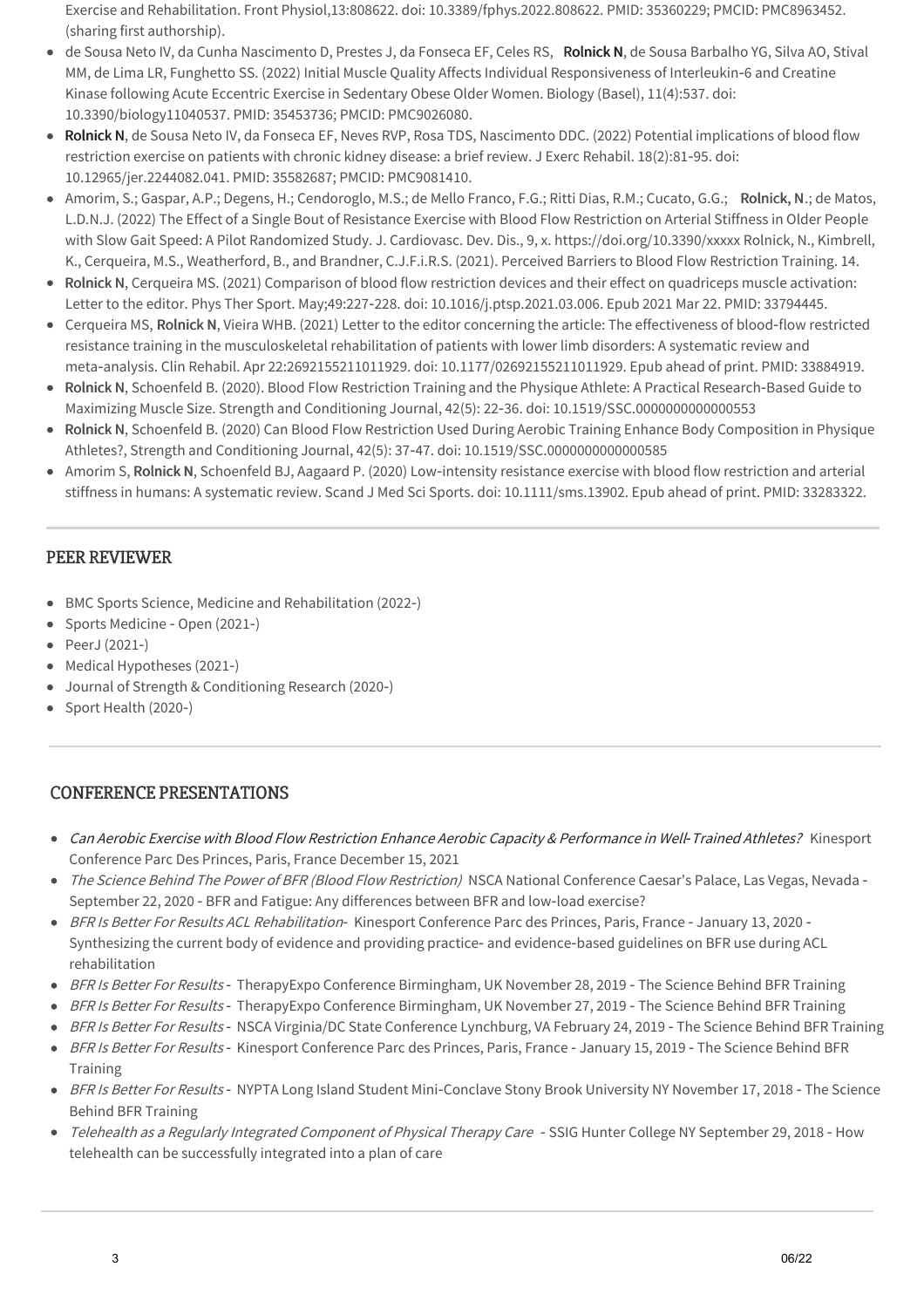#### ONLINE TRAINING EDUCATION

- BFR Masters Series Module 14 Clinical Rounds 2.25 hours (www.bfrmastersseries.com)
- BFR Masters Webinar What's New in BFR in 2021? 2 hours (www.teachable.com/thebfrpros)  $\bullet$
- Introduction to BFR Training: Accelerate Performance & Recovery 4.5 hour on-demand BFR training course (www.bfrtraining.com) (Individually created and launched 9/4/2020)

# CONTINUING EDUCATION TAUGHT

- The BFR Pros Accelerate Recovery/Rehab BFR Training Workshop @ Advanced Rehab & Sports Bloomington, IL June 11, 2022  $\bullet$
- The BFR Pros Accelerate Recovery/Rehab BFR Training Workshop @ Professional PT ‑ New York, NY May 14, 2022
- The BFR Pros Accelerate Recovery/Rehab BFR Training Workshop @ Ivy Rehab/Elite Sports ‑ Cranston, RI April 9, 2022
- Kinesport BFR Pros Accelerate Performance & Recovery BFR Training Workshop Paris, France March 22-23, 2022
- The BFR Pros Accelerate Recovery/Rehab BFR Training Workshop @ Ivy Rehab/Park Sports Brooklyn, NY March 5, 2022
- The BFR Pros Accelerate Recovery/Rehab BFR Training Workshop @ Ivy Rehab/Physical Therapy & Wellness Institute-Ardmore, PA February 12, 2022
- The BFR Pros Accelerate Recovery/Rehab BFR Training Workshop @ Professional PT Nutley, NJ October 2, 2021
- The BFR Pros Accelerate Recovery/Rehab BFR Training Workshop @ Twin Boro PT North Brunswick, NJ June 12, 2021
- The Online Sleep Summit 2021 BFR: Better for Results, May 2-3, 2021
- The Power of BFR Training with PhysioTutors 2.5 hour webinar April 6, 2021
- The Science Behind the Power of BFR Training & Fatigue with Modern Pain Care 2 hour webinar March 23, 2021
- The Online Sleep Summit 2020‑ BFR: Programming BFR Training, August 8‑9, 2020
- The BFR Pros Accelerate Recovery/Rehab BFR Training Workshop @ Ivy Rehab Franklin Lakes, NJ February 29, 2020
- The BFR Pros Accelerate Recovery/Rehab BFR Training Workshop @ Access PTW Armonk, NY February 9, 2020
- The BFR Pros Accelerate Recovery/Rehab BFR Training Workshop @ Professional PT Commack, NY January 29, 2020
- The BFR Pros Accelerate Recovery/Rehab BFR Training Workshop @ ORS PT Rockford, IL November 9, 2019
- The BFR Pros Accelerate Recovery/Rehab BFR Training Workshop @ Bethpage PT Bethpage, NY September 21, 2019
- The BFR Pros Accelerate Recovery/Rehab BFR Training Workshop @ Prolete PT Milford, CT September 8, 2019
- The BFR Pros Accelerate Performance BFR Training Workshop @ Prolete PT Milford, CT September 7, 2019
- Kinesport BFR Pros Accelerate Performance & Recovery BFR Training Workshop Nice, France October 20, 2019
- Kinesport BFR Pros Accelerate Performance & Recovery BFR Training Workshop ‑ Geneve, Switzerland October 19, 2019  $\bullet$
- Kinesport BFR Pros Accelerate Performance & Recovery BFR Training Workshop ‑ Toulouse, France October 18, 2019
- Kinesport BFR Pros Accelerate Performance & Recovery BFR Training Workshop ‑ Bruxelles, Belgium October 16, 2019
- Kinesport BFR Pros Accelerate Performance & Recovery BFR Training Workshop ‑ Paris, France October 15, 2019  $\bullet$
- Kinesport BFR Pros Accelerate Performance & Recovery BFR Training Workshop ‑ Rennes, France October 14, 2019
- $\bullet$ Kinesport BFR Pros Accelerate Performance & Recovery BFR Training Workshop - Lyon, France May 17, 2019
- Kinesport BFR Pros Accelerate Performance & Recovery BFR Training Workshop ‑ Strasbourg, France May 16, 2019
- Kinesport BFR Pros Accelerate Performance & Recovery BFR Training Workshop ‑ Marseille, France May 14, 2019
- Kinesport BFR Pros Accelerate Performance & Recovery BFR Training Workshop Nantes, France May 13, 2019
- Kinesport BFR Pros Accelerate Performance & Recovery BFR Training Workshop Paris, France May 12, 2019
- Smart Tools 9 hour Level One BFR Certification ‑ New York, NY February 2, 2019
- Smart Tools 9 hour Level One BFR Certification Baton Rouge, LA November 10, 2018
- Smart Tools 9 hour Level One BFR Certification ‑ Delray Beach, FL November 3, 2018
- Smart Tools 9 hour Level One BFR Certification ‑ Chesapeake, VA October 28, 2018
- Smart Tools 9 hour Level One BFR Certification ‑ Arlington, VA October 27, 2018
- Smart Tools 9 hour Level One BFR Certification ‑ New York, NY October 13, 2018
- Smart Tools 9 hour Level One BFR Certification ‑ Miami, FL July 22, 2018
- Smart Tools 9 hour Level One BFR Certification ‑ Warner Robins, GA July 14, 2018
- BFR Is Better For Results @ CSM Academy of Physical Therapy Education March 1, 2018